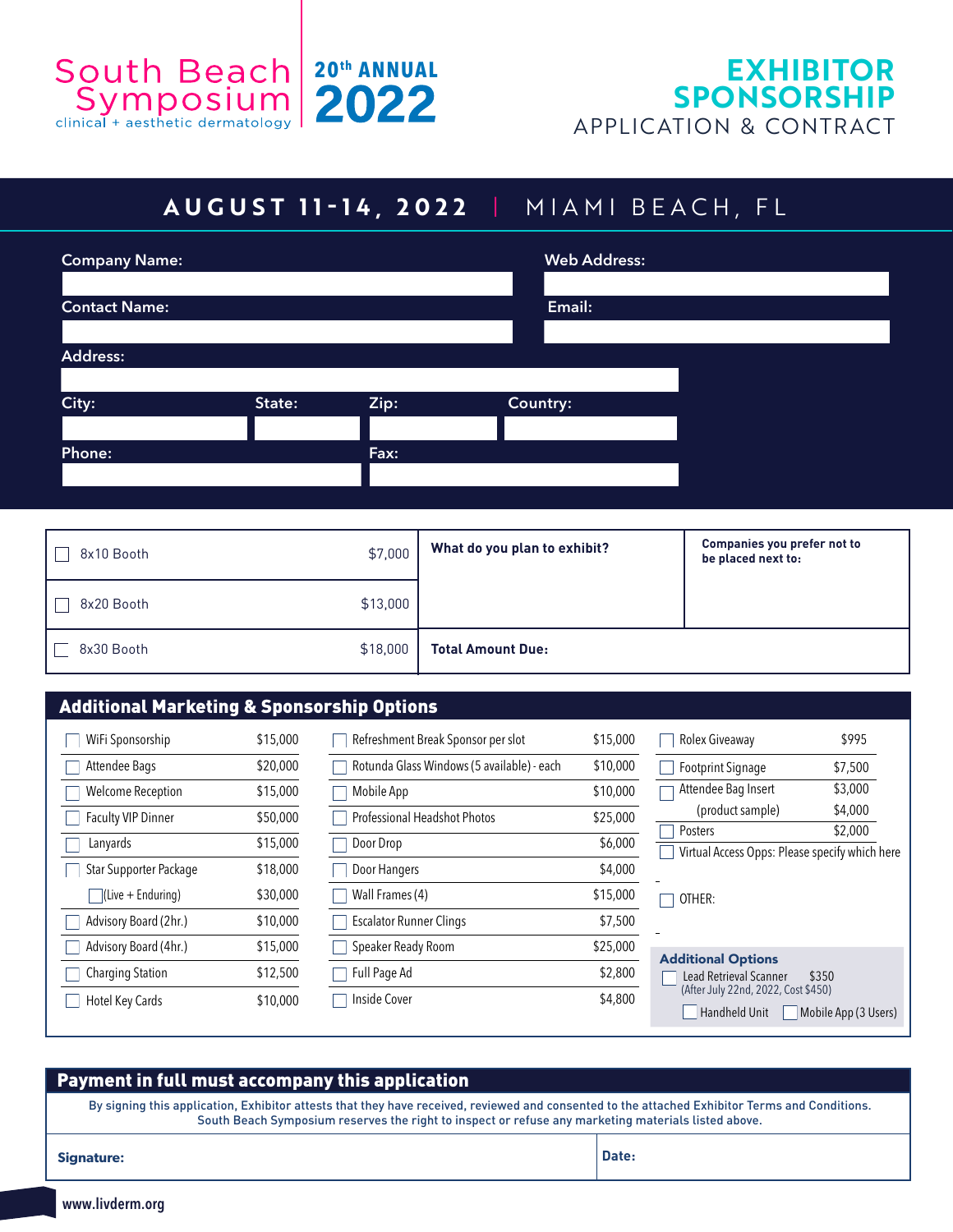

## **Payment Authorization Form**

**Company Name:** 

#### Payment Information

| <b>Card Type:</b>                             | /IS/                 |                                                                                                                                 | <b>DISCOVER</b> |  |  |
|-----------------------------------------------|----------------------|---------------------------------------------------------------------------------------------------------------------------------|-----------------|--|--|
| <b>Cardholder Name:</b><br>(as shown on card) |                      |                                                                                                                                 |                 |  |  |
| <b>Cardholder Number:</b>                     |                      |                                                                                                                                 |                 |  |  |
| <b>Expiration Date:</b><br>$\frac{m}{y}$      |                      | CVV:                                                                                                                            |                 |  |  |
| <b>Total Amount:</b>                          |                      |                                                                                                                                 |                 |  |  |
|                                               |                      | amount of \$______________________ for the agreed upon purchases.                                                               |                 |  |  |
| <b>Payment</b><br>Method:                     | Check                | If you are paying by check please mail your checks to Tarsus Cardio.<br>1801 N. Military Trail, Suite 200, Boca Raton, FL 33431 |                 |  |  |
|                                               | <b>Wire Transfer</b> | (Please Call 561.771.6688 for details)                                                                                          |                 |  |  |

Customer Signature **Date** Date

To view full terms & conditions as well as our cancellation policy, visit our website at www.southbeachsymposium.org/assets/pdf/2020/SBS\_2020-Exhibitor\_and\_Sponsorship\_Application\_Form\_012319.pdf

www.livderm.org